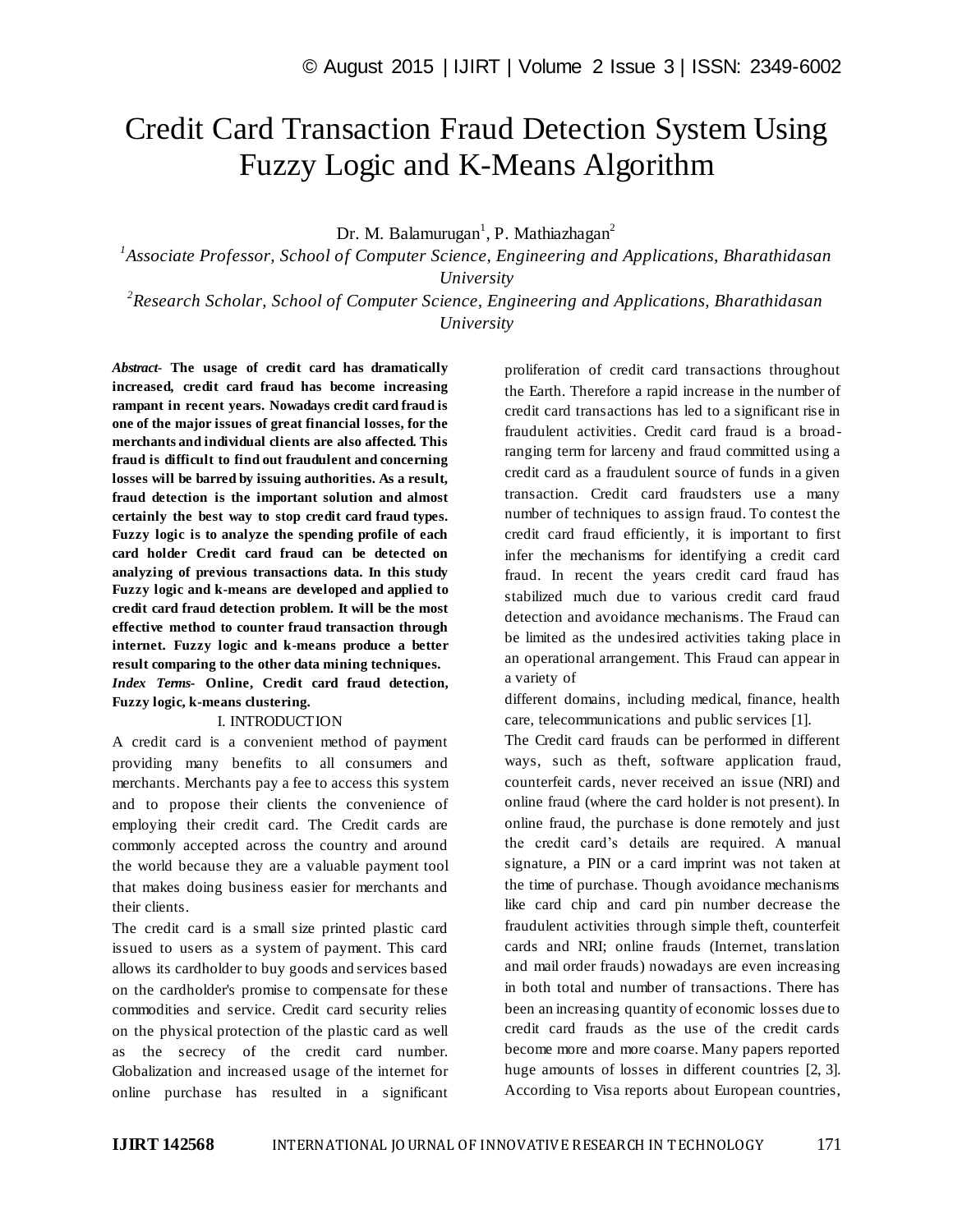roughly 50% of the whole credit card fraud losses in 2008 are due to online hoaxes.

A.Traditional Card Related Frauds

Credit card fraud has been divided into three types: Card Related Frauds, Merchant Related Frauds and Internet Related Frauds.

a)Card Related Frauds: Card related Frauds into four categories. Application Frauds, Lost / Stolen Cards, Account Takeover and Fake and Counterfeit Cards.

b)Application Frauds: Assumed individuality, where a person illegally obtains personal information of another person and opens accounts in his or her name, using partial legitimate information. Where a person's individual provides fake information about the financial status to obtain credit. When a credit card is stolen from the postal service before this card is reaching its owner"s destination is called not received items (NRIs).

c)Lost / Stolen Cards: An account holder receives a credit card and lose it or someone steals the card for criminal purposes. This type of fraud is on the easiest way for a fraudster to get hold of the other person's credit cards without investment in the latest technology.

d)Account Takeover: The account takeover type of frauds illegally obtains a valid customer's full personal details. The card fraudster takes full control of (takeover) a legal account by either providing the customers account number or the credit card number. Fake and Counterfeit Cards: Fraudsters are finding new and more technical ways create a new counterfeit card. First one a fraudster can tamper an existing credit card that has been acquired criminally by erasing the credit card information use metallic strip with a powerful electro-magnet. Second one is a fraudster can create a fake credit card from scratch using technical (sophisticated) machine. The last one is create a white plastic card. This card-size piece of plastic of any type of color that a fraudster creates new credit card and is encoded with legal magnetic stripe original data for illegal transactions. Merchant Related Frauds: Merchant related Frauds into two categories. Merchant Collusion and Triangulation.

e) Merchant Collusion: The merchant owners and/or their employees combine to commit fraud using their cardholder accounts and/or personal details. The Merchant owners and/or their employees pass on the cardholder"s information to fraudsters.

f)Triangulation: This type of fraud is created for the web sites. In online purchase the goods are heavily offered and also shipped from before payments. The customer provides this offer and gives information such as the customer name, address. Card number and valid credit card details to the websites. Once get the above details the fraudsters order goods from a legal site using stolen credit card details.

h) Internet Related Frauds: Internet related Frauds into three categories. Site cloning, false merchant sites and credit card generators.

i) Site Cloning: This type of fraud is the fraudsters clone to a full site or just the pages from which you place your order. The Customer suspects nothing, whilst the fraudsters have all the customer details they need to commit credit card fraud.

j) False merchant sites: These web sites often offer the customer an extremely heavy offer good service. The purchase site requests a customer's complete credit card details such as name, address and card details in return for access to the content of the web site. This type of web sites are usually part of a larger criminal network that either uses the card details it collects to raise revenues or sells valid credit card details to small fraudsters.

k)Credit card generators: Credit card number generators are computer software programs that generate the valid credit card numbers and expiry dates. These generators programs work by generating lists of credit card account numbers from a single account number. The generators allow users to illegally generate as many card numbers as the user desires, in the form of any of the credit card formats, whether it be American Express, Visa or MasterCard [3].

The credit card fraud detection system based on a performance of Bayesian and Logistic Regression methods in credit card fraud detection with a real data set. In this system, each account detail is monitored separately using suitable algorithms, and the transactions are attempted to be identified and flagged. The legitimate or normal identification will be based on the suspicion score formed by the classifier models developed. When a new transaction the classifier can predict whether the transaction is normal or fraud.

There are many ways in which fraudsters execute a credit card fraud. As technology increased, there are also possibilities of capturing fraudster's moves and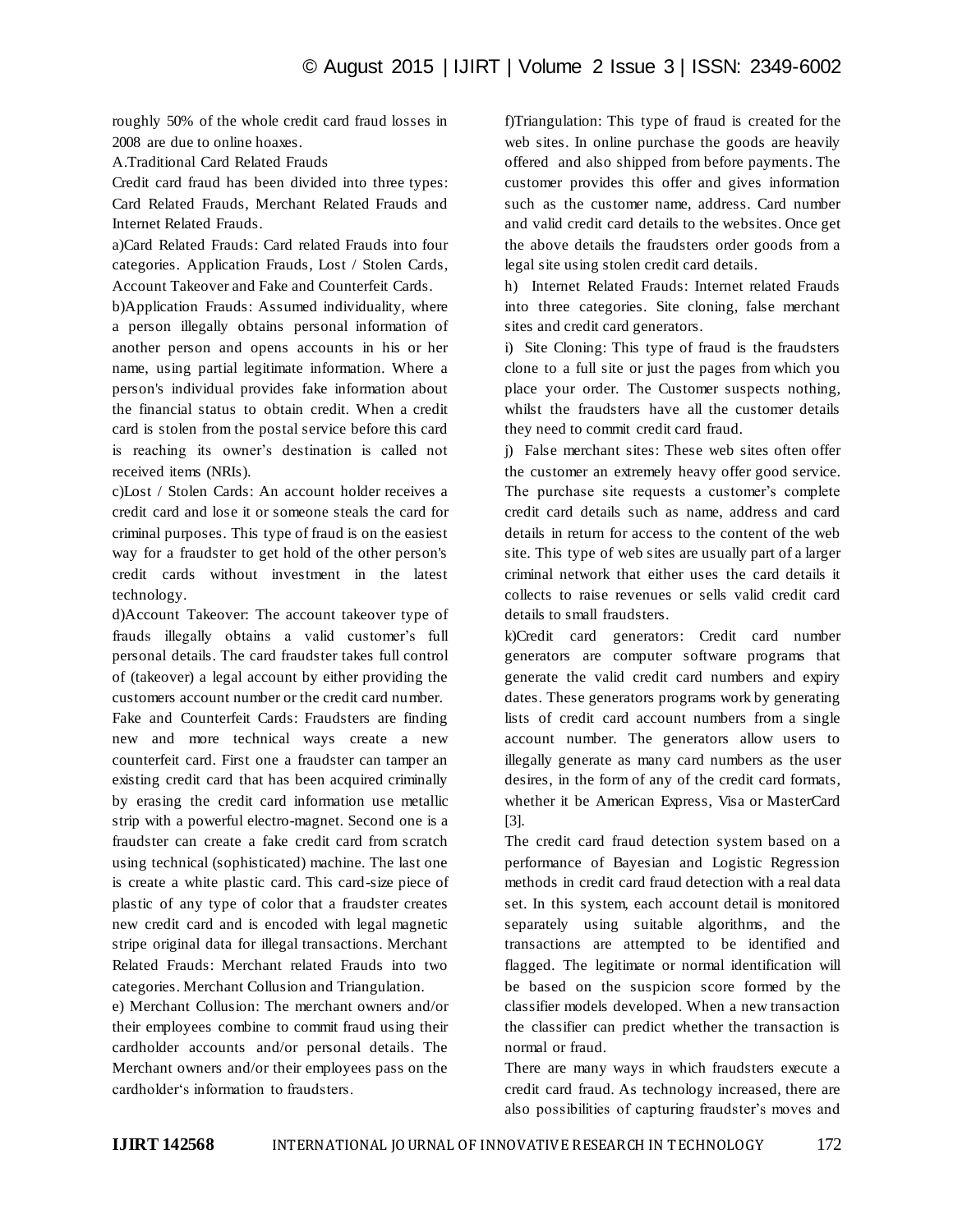their fraudulent activities. The primary goal of this paper is to catch hold of the credit card frauds that are attempted over internet. Credit card fraud detection is a traditional data mining problem and was focused by many researchers. Though, it seems to be traditional it still gains the attraction of new researchers for something that deals with the improvisation in terms of accuracy.

In this paper, a novel fuzzy logic and K-means algorithm is chosen to be experimented over the credit card dataset and also the results are to be discussed in the next coming sections.

## II.LITERATURE REVIEW

Pan Su, et al. proposed methods, therefore, employ a fuzzy graph to represent the relationships between Component clusters upon which to derive the final ensemble clustering results. In this work using various benchmark data sets, the proposed methods are tested, aligned with typical traditional methods. The new results show that the proposed fuzzy-linkbased clustering ensemble approach generally outperforms the others in terms of accuracy. The present work opens up an avenue for further investigation. For instance, many other basesclustering member generating methods such as resampling may also be applied. It would be useful to investigate the performance of the proposed fuzzy graph using different consensus functions. It is also interesting to examine whether any methods based on fuzzy graph theory rather than the connected-triple may be more suitable and efficient in dealing with the proposed fuzzy graphs [4].

Y. Sahin, et al. proposed the classification models used on Artificial Neural Networks (ANN) and Logistic Regression (LR) are developed and apply to credit card fraud detection problem. In this study work is one of the firsts to compare the presentation of ANN and LR methods in credit card fraud detection with an original data set. The survey demonstrates the advantages of applying the data mining techniques including ANN and LR for the credit card fraud detection problem for the purpose of reducing the bank"s risk. The outcomes indicate that the proposed ANN classifiers outperform LR classifiers in solving the problem under investigation [5].

Rinky D, et al. was trying to detect fake transactions through the genetic algorithm. A genetic algorithm is used for creation the decision about the number of hidden layers, network topology, and number of nodes that will be used in the plan of artificial neural network for our problem of credit card fraud detection. In that respect are different techniques implemented by fraudsters to commit credit card fraud. If they can properly interpret the concepts and distinguish the mechanism of fraud, then they can easily contend with credit card frauds [6].

S. Benson Edwin Raj, et al. presents a study of several techniques used in credit card fraud detection mechanisms and evaluates each methodology based on certain design standards. Darwinian fraud detection systems in conditions of true positive are 100% and shows good results in detecting fraudulent transactions. The Artificial neural network based CARDWATCH shows good accuracy in fraud detection and Processing Speed is also high, but it is restricted to one-network per customer. The Artificial neural network and BNN are used to detect Mobile phone fraud, Network Intrusion. All the techniques of credit card fraud detection discussed in this survey paper have its own forces and failings. Such a survey will enable us to establish a hybrid approach for identifying fraudulent credit card transactions [7].

V. Bhusari, et al. was exposed that credit card fraud can be detected by Hidden Markov Model through transactions. In the Hidden Markov Model helps to receive a high level fraud coverage combined with a low false alarm rate. The Fraud Detection System is also scalable for handling huge volumes of transaction processing. The Hidden Markov Model based credit card fraud detection system is not calling for a long time and having a complex procedure to do fraud checks like the existing organization and it feeds better and quicker result than existing schemes. The Hidden Markov Model makes the cognitive operation of detection very easy and tries to take away the complexity. [3]

Abhinav Srivastava, et al. proposed model the sequence of operations in credit card transaction dispensation using a Hidden Markov Model and prove it can be applied for the detection of credit card frauds. An Hidden Markov Model is initially trained with the normal actions of a cardholder. If an received credit card transaction is not accepted by the trained Hidden Markov Model with a sufficiently high possibility, it is considered to be fraudulent. At the same time, they attempted to ensure that genuine transactions are not eliminated. They presented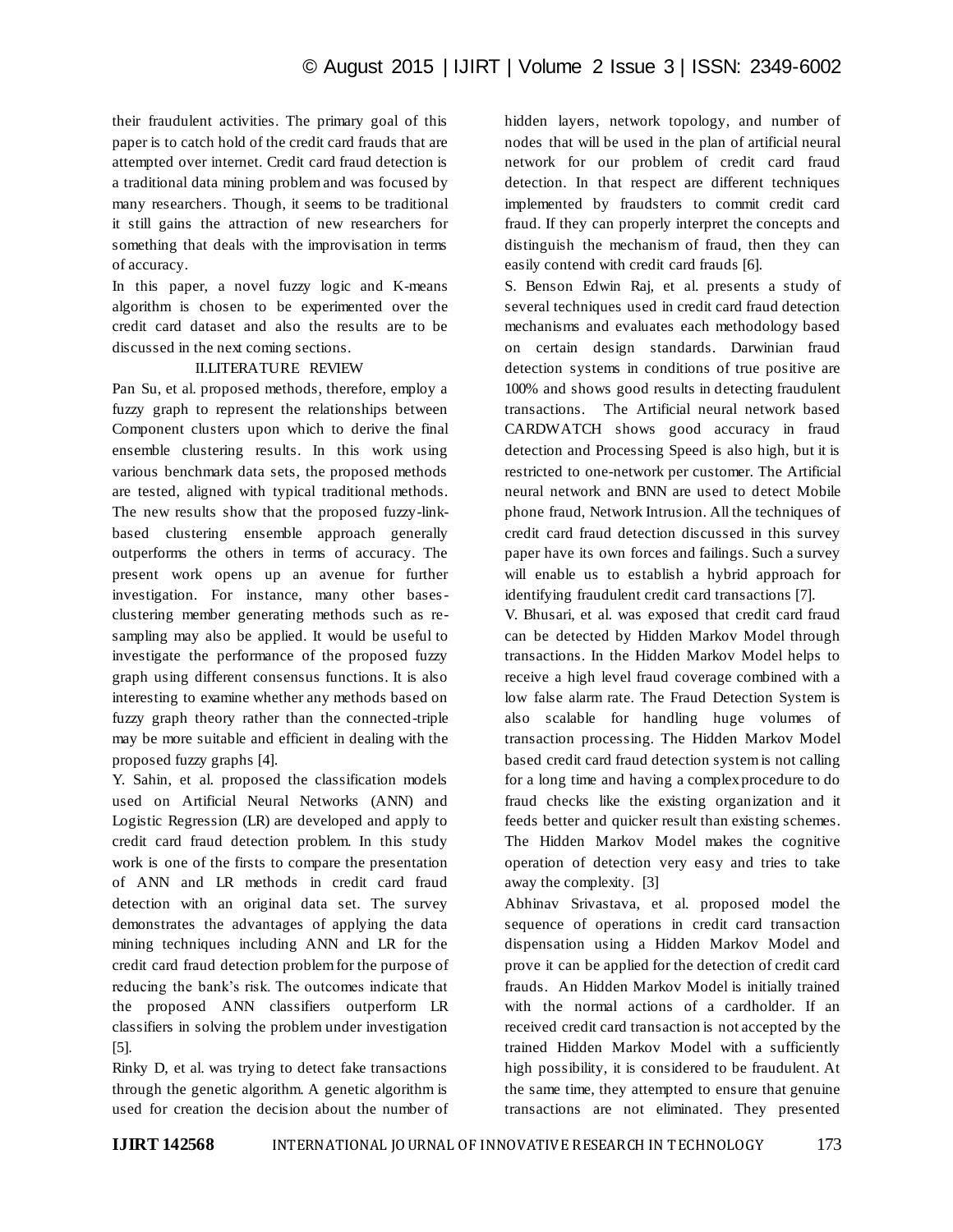detailed experimental results to demonstrate the usefulness of our approach and compare it with other techniques available in the literature. [1]

MohdAvesh, et al. present a paper was survey of various techniques used in credit card fraud detection mechanisms and Hidden Markov Model (HMM) in detail. HMM categorizes card holder"s outline as low, medium and high spending based on their spending behavior in terms of quality. A set of probabilities for amount of transaction is being assigned to each cardholder. The Amount of each incoming transaction is then fitted with the card owner"s category, if it justifies a predefined threshold value, then the transaction is determined to be legitimate else declared as fraudulent. Existing fraud detection system may not be so much capable to reduce fraud transaction rate. Development in fraud detection practices has become necessary to continue the existence of the payment system. In this paper Hidden Markov Model is used to model the succession of operation in credit card transaction dispensation. If an incoming credit card transaction is not convened by the qualified Hidden Markov Model with an adequately high probability, it is measured to be fraudulent. [2]

## III.METHODOLOGY

K-means is an unsupervised learning algorithm is applied on this dataset using mat lab language. Kmeans is formed a grouping a given data based on the similarity (amount ) in their values is called a cluster. The grouping is performed by minimizing sum of squares of distances between each data point and the centroid of the clusters to which it belong. In our system considering three clusters such as clow, cmedium and chigh as the respective centroids. The total number of transactions in the cluster in thus 80 percent, similarly amount 20000, 26000, 21000, 23000, 27000, 29000, 25000, 22000, 28000, 30000 have been grouped in the cluster cmedium with centroid 25000

The spending profile of card holders suggests his normal spending behavior can be broadly categorized into three groups based on their spending habits, namely high spending group, medium spending group and low spending group. When the k-means receives a transaction T for this cardholder it measures the distance of the purchase amount X with respect to the means clow, cmedium and chigh to decide the cluster to which T belongs.

Fuzzy logic has rapidly become one of the most successful of today"s technologies for developing sophisticated control systems. The reason for which is very simple. Fuzzy logic has three important elements that should be executed as a sequence, namely, Fuzzification, Rule Based and Defuzzification. In Fuzzification, the transaction T must be converted into the linguistic variables such as low transaction is considered as 0 to20000, medium transaction is considered as 20000 to 50000or high transaction is considered as 50000 to 100000.

Rule based, according to past behavior and trend of the customer the rules has been set up to predict the usual shopping behavior. The transaction is allowed to perform by analyzing the past performance by kmeans clustering and matching the similar characteristics of the present transaction of the customer with the past.

Defuzzification, if the rules prescribe for the particular customer mismatch with the present characteristics of the transaction then it will be not allowed performing. Fuzzy logic is to model the human behavior. Once human behavior is correctly modeled since an attacker is not expected to have behavior similar to the genuine user. Hence the transaction is partially stopped and then sends one time password (OTP) code. The authorized person automatically generates the transaction or otherwise stops the transaction

# IV. EXPERIMENTATION

As, the credit card data set is highly confidential and accountable, the banker"s hesitates to reveal their customers" data. Hence, for conducting this experimentation a data set was manually created as per the existing works. The dataset consists of eight attributes and 10 instances, with which six

Attribute are numerical and two are categorical. The attributes and their description are given in Table 1. TABLE 1: CREDIT CARD FRAUD DETECTION DATA SET

| S.                          | <b>Attribute Name</b> | Description           |
|-----------------------------|-----------------------|-----------------------|
| $\overline{N}$              |                       |                       |
|                             | t.no                  | Transaction no        |
| $\mathcal{D}_{\mathcal{L}}$ | Date                  | What date customer    |
|                             |                       | bought                |
|                             | Time                  | When customer bought  |
|                             | amount                | How<br>much<br>amount |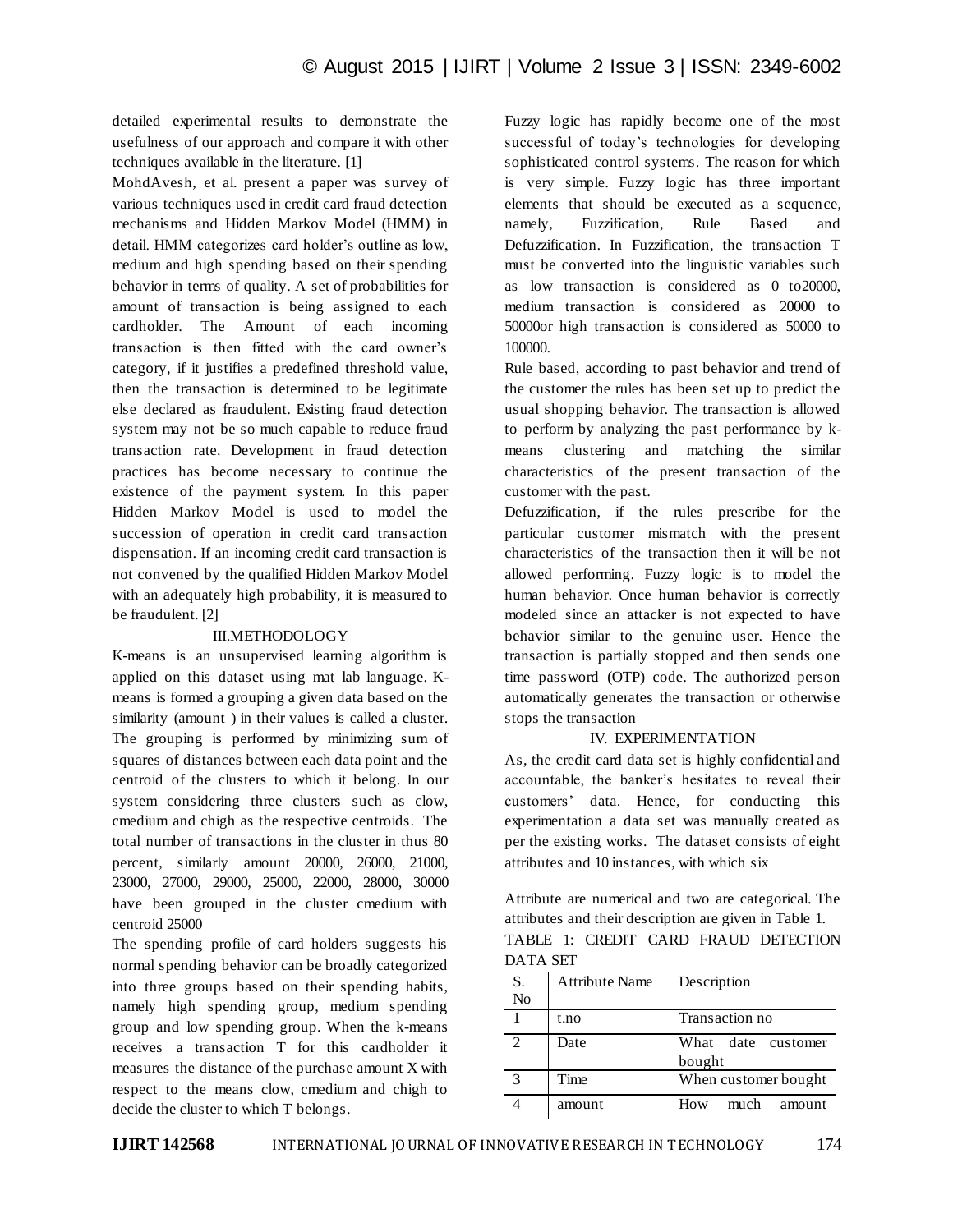|               | customer bought                       |
|---------------|---------------------------------------|
| maximum limit | To limit the transaction<br>amount    |
| Age           | Customer's Age                        |
| s.a           | Customer's Shipping<br><b>Address</b> |
| A dd          | Customer's Address                    |

The dataset was preprocessed and experimented using trained data. The analytical factors that had chosen for identifying credit fraud were t.no, amount, and s.a and add. The Fuzzy membership function was created to trace out the abnormal activities in the behavioral change of the customer. Example: Maximum number of purchase in single day which is dissimilar from previous purchases, Change of Shipping address. Apart from that, if the amount spent by the customer over a period of month or year varied irregularly also could be considered a fraud.

## V. RESULT AND DISCUSSION

The perceived result showed that the fuzzy and Kmeans algorithm clustered which was away from two centroids at the same distance was clustered in each two clusters. Hence, the Predicting fraudulent transactions are not the mere objective of clustering rather, it is fine to give the solution for such credit card frauds. The effectiveness of fraud alarms could intimate the customers in two ways, (i.e.) either during transaction or after the transaction. But it so effective it alerts the user during transaction. Moreover, An OTP (One Time Password) system can be introduced to grant the user to complete their transaction in case of suspicious credit card use. The cluster only forms number of transactions and amounts, because fuzzy logic techniques only trained the customer behavior (amount of purchase).



## FIGURE 1: FRAUD TRANSACTION DETECION

## VI. CONCLUSION

The customer performance enables companies to get better support their customer oriented business processes, which aims to improve the overall presentation of the enterprise. This paper focuses on getting more customer satisfaction. Data mining methodology has a great contribution for researchers to take out the hidden knowledge and information. The research described in this paper also recognized significant behavior for each section. Suppose commercial banks hope to add to the customers who will propose credit card with large number of important customer information in huge amounts of data , which is used to identify customers and provide decision support can apply the methods mentioned above such as classification and clustering. In this paper customer behavior has been analyzed using clustering algorithms. The clustering techniques have been used in this paper, fuzzy logic and K-means is concluded that security plays a vital role in proposing credit card. One who possesses a credit card for more than three years feels insecure in using credit card or plastic money. From this work, it is understood that maximum number, credit card proposers belongs to urban region and their age is from 31 to 40. They use credit card for both foreign and domestic use.

## REFERENCE

- [1] Abhinav Srivastava, Amlan Kundu, Shamik Sural and Arun K. Majumdar "Credit Card Fraud Detection Using Hidden Markov Model. IEEE transactions on dependable and secure computing," vol.5, no. 1, january-march 2008.
- [2] MohdAvesh Zubair Khan, JabirDaud Pathan and Ali Haider Ekbal Ahmed, "Credit Card Fraud Detection System Using Hidden Markov Model and K-Clustering". International Journal of Advanced Research in Computer and Communication Engineering Vol. 3, Issue 2, February 2014
- [3] V. Bhusari and S. Patil, "Study of Hidden Markov Model in Credit Card Fraudulent Detection`", . International Journal of Computer Applications (0975 – 8887) Volume 20– No.5, April 2011. ]. V. Bhusari and S. Patil: Study of Hidden Markov Model in Credit Card Fraudulent Detection. International Journal of Computer Applications (0975 – 8887) Volume 20– No.5, April 2011.